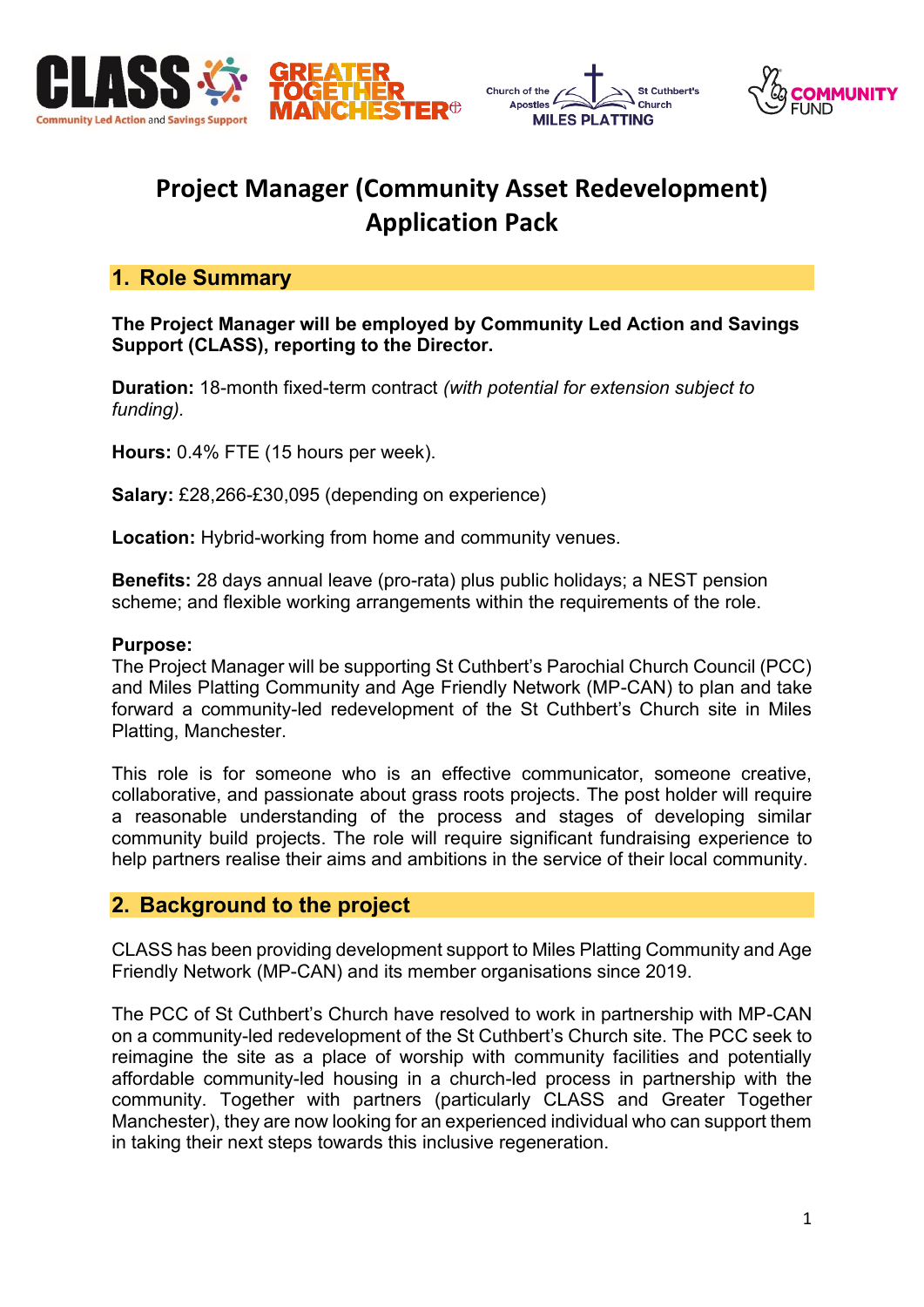St Cuthbert's Church is located on Oldham Road in Miles Platting and Newton Heath Ward. In February 2019, St Cuthbert's completed its Mission Action Plan (MAP) in response to the diocesan strategy. The MAP outlines how in the following five years, the PCC aims to grow its congregation, to nurture and support its parishioners and the local community, and to serve the local community especially in matters of social justice and reducing deprivation and exclusion.

Miles Platting has fantastic community spirit and a diverse mix of community initiatives. It is also amongst the 10% most deprived areas in England and as such has significant health, social and economic inequalities which have been exacerbated by the COVID-19 pandemic.

For more information about CLASS please visit: [www.communitysavers.net/class.](http://www.communitysavers.net/class)

For more information about Miles Platting Community and Age Friendly Network please visit: [www.communitysavers.net/networks.](http://www.communitysavers.net/networks)

# **3. Job Description**

During this fixed-term post, it is expected that the Project Manager will support the PCC and MP-CAN to fully navigate RIBA Work Stages 0-2 during the first 12 months, establishing funding and groundwork to enable the project to make some progress through RIBA stage 3 during the remaining 6 months of the contract. For details of the expected outcomes at each RIBA stage please see the RIBA Plan of work template which can be downloaded at [RIBA Plan of Work \(architecture.com\)](https://www.architecture.com/knowledge-and-resources/resources-landing-page/riba-plan-of-work)

Deliverables will include establishing a project brief, options appraisal, feasibility study, and developing objectives and outcomes for the next 5 years. Within this 18-month period, the Project Manager is ideally expected to have coordinated the Design Team to resolve one preferred design option, creating a business case that will inform the preparation of a full planning application.

This fixed term post does not entail the management or delivery of the longer-term project, however there is the possibility of the role evolving depending on skills and experience and successful fundraising.

The Project Manager will be line managed by the CLASS Director. Work-planning and review meetings will be carried out jointly with the Chief Executive of Greater Together Manchester and a representative from the PCC. Greater Together Manchester have a background in supporting church-based redevelopment initiatives.

#### **KEY RESPONSIBILITIES**

The following does not comprise an exhaustive list of tasks and the post holder is expected to undertake any other reasonable duties within the scope of the post as specified by the partnership.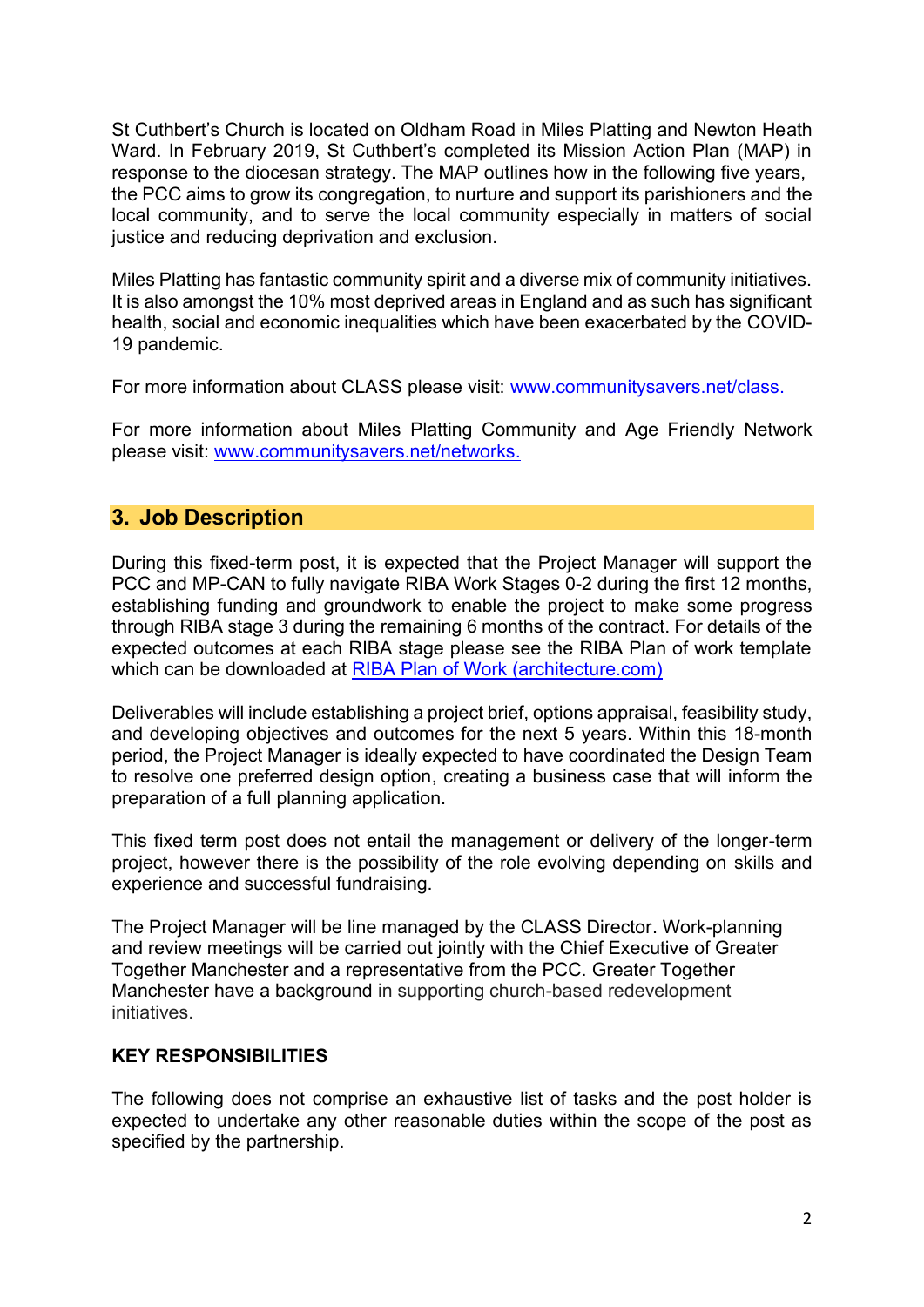## **1. Strategy and Vision**

- Establish a project strategy and set project aims for the next five years, building on previous scoping reports and St Cuthbert's Mission Action Plan.
- Organise visits to other similar projects to fact-find and establish support networks.

# **2. Community and Stakeholder Engagement**

- Coordinate the delivery of a series of creative, engagement events:
	- To ascertain the needs of the community
	- To undertake a participatory community-led design process for new facilities and/or site redevelopment
	- To gauge reactions to emerging architectural designs

*Coordination may be through direct co-planning and co-delivery with the PCC and MP-CAN or by contracting in external expertise depending on the post-holder's skills and experience in this area.*

• Record ideas and views from engagement events and report on how these will inform the project going forwards.

## **3. Feasibility options**

- Lead the project through the feasibility stage using the agreed strategy & vision and building on the outcomes of community and stakeholder consultation activities.
- Work with partners to find and coordinate 'Design Team' members, starting with an Architect (there is an existing budget for architectural services).
- Test concept design options against the emerging project brief, the business case, and Local Authority feedback via a pre-application enquiry.
- Investigate project unknowns and risks through the commissioning of surveys and reports.

## **4. Business Case**

- Create a capital and revenue development plan as a working document.
- Create an action plan against each objective identified.
- Develop an overview of the longer-term objectives and outcomes for the next 5 years.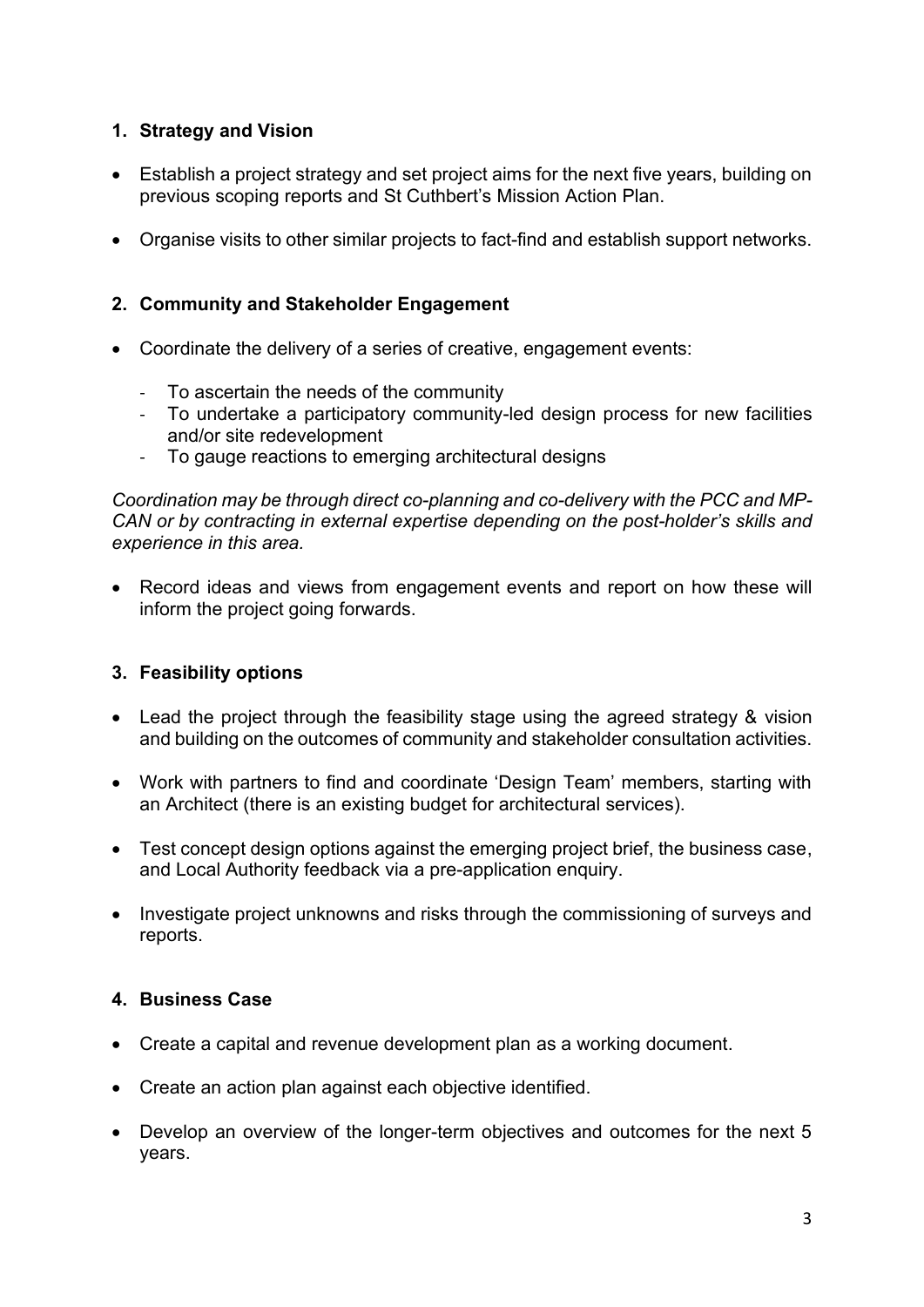## **5. Fundraising and Communications**

- Identify and apply for funding from a range of funding sources (government, grants and trusts, corporate foundations) to support the delivery of the project to business case and planning application.
- Develop fundraising strategies and identify possible revenue streams to support implementation of the project at RIBA stages 4 to 7.
- Develop effective approaches for communicating project aims and progress to the community and other stakeholders together with the PCC and MP-CAN, such as through social media and newsletters for example.

#### **6. Management and Organisation**

- Lead project planning and monitoring activities.
- Manage project documentation, providing regular reports to stakeholders and partners to allow them to make informed decisions.

## **4. Person Specification**

#### **Essential/Desirable criteria**

| <b>Quality</b> | <b>Description</b>                                               | Е          | D         |
|----------------|------------------------------------------------------------------|------------|-----------|
| Experience     | Experience of working co-productively with communities to        |            | $\sqrt{}$ |
|                | develop community owned or managed assets                        |            |           |
| Experience     | Experience of managing renovation or redevelopment projects      |            |           |
| Experience     | Experience of effective community engagement and consultation,   | $\sqrt{ }$ |           |
|                | ideally in relation to urban development projects and community  |            |           |
|                | assets.                                                          |            |           |
| Experience     | Experience of developing effective partnerships with multiple    |            |           |
|                | stakeholders, including funders and/or investors.                |            |           |
| Experience     | Experience of obtaining government and philanthropic grants for  |            |           |
|                | community led developments                                       |            |           |
| Experience     | Experience of developing alternative fundraising strategies and  |            |           |
|                | identifying possible revenue streams                             |            |           |
| Experience     | An understanding of the complexities of land ownership disputes, |            |           |
|                | acquisition, and asset transfer.                                 |            |           |
| Experience     | Experience of working with the Church of England and/or          |            |           |
|                | organisations with similar areas of focus                        |            |           |